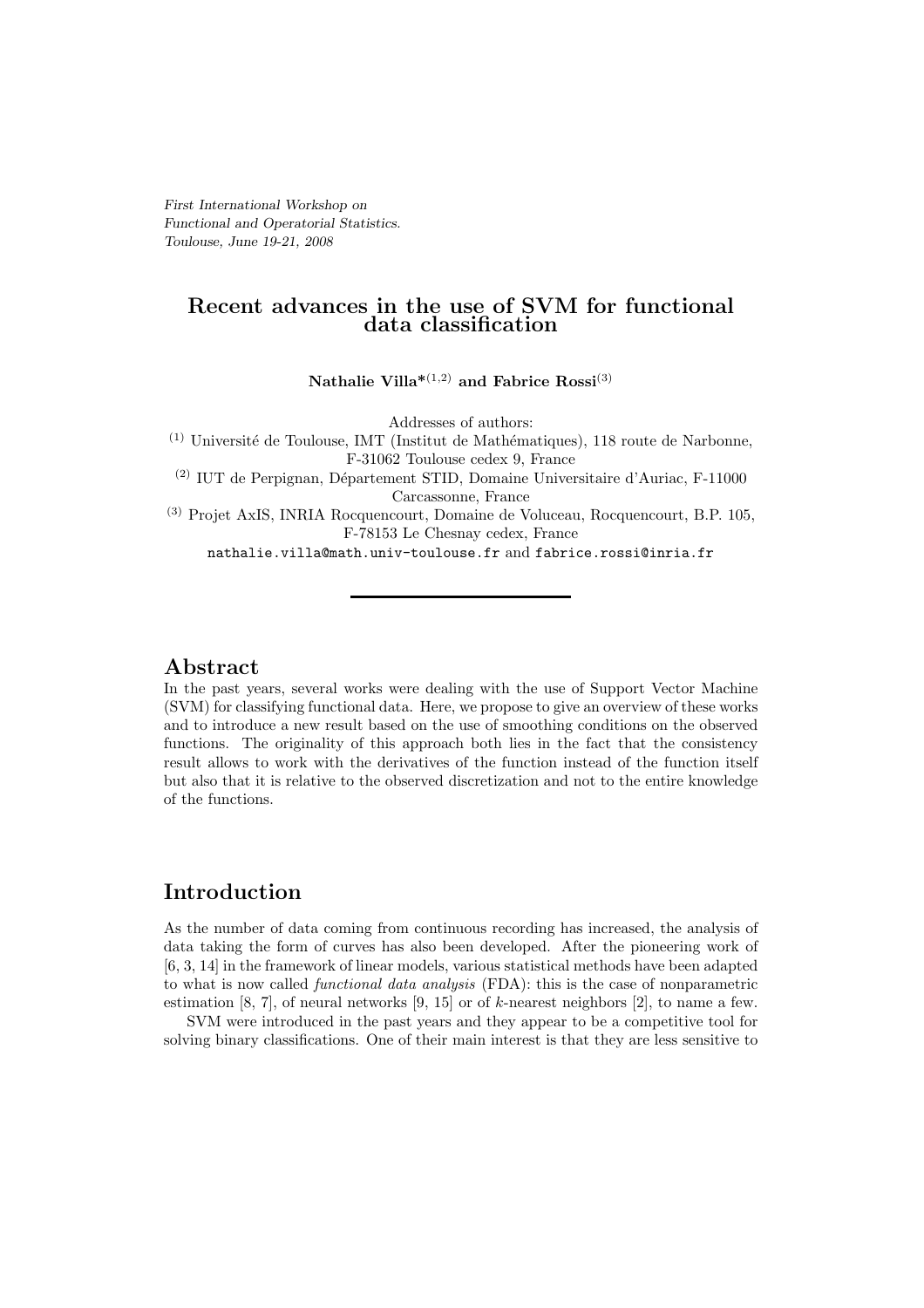the dimensionality of the predictor than other methods. Then, they are potentially an interesting approach in FDA. In his PhD thesis [11], Lee first uses the SVM for classifying curves: his approach was based on PCA pre-processing and was illustrated by several examples. Unfortunately, no consistency result was given. In [17] and [23], the authors present various ways for dealing with binary classification of curves by the way of SVM: the first article presents a projection approach that is valid for any Hilbert space and the second one uses smoothness constraints by the way of a spline interpolation.

This article intends to summarize the past theoretical results obtained for classification of curves with SVM and to introduce a new consistency result with respect to the discretization of the observations. This approach is original as it allows to work on the derivatives of the observations which can be a relevant task for many kind of problems [7, 16, 5]. In section 1, we recall the SVM algorithm and the existing consistency results in the multi-dimensional context. Then, section 2 presents the adaptation of this algorithm to the FDA context. To that aim, section 2.2 develops a consistency result by a projection method and section 2.3 a consistent method on derivatives which uses smoothing splines approximation of the predictors.

The proof of the results given in this paper as long as several applications on real data sets can be found in [17, 18].

# 1 SVM classifiers

### 1.1 Definition

Vapnik [22] introduces a theoretical context to model statistical learning and popularized Support Vector Machines (SVM), particularly in the framework of binary classification. To recall what is the principle of SVM, suppose that a training set of size  $n, (z_i, y_i)_i$ , of i.i.d. observations is given:  $(z_i)$  take their values in a space X and  $(y_i)$  in  $\{-1,1\}$ . SVM are classifiers that belong to a family of semi-linear classifiers of the form  $\phi_n(z)$ Sign  $\{\langle w,\psi(z)\rangle_{\mathcal{F}}+b\}$  where  $\psi:\mathcal{X}\to\mathcal{F}$  is a given nonlinear function from X to a Hilbert space  $F$ , called *feature space*. Then,  $w$  and  $b$  are parameters that have to be learnt from the data set: they are chosen by an optimization problem that aims at maximizing the margin between the observations  $(\psi(z_i))$  from both classes and the decision frontier. More precisely, they are the solution of:

$$
(P_{C,\mathcal{F}}) \quad \min_{w,b,\xi} \|w\|_{\mathcal{F}}^2 + C \sum_{i=1}^n \xi_i
$$
\n
$$
\text{such that} \quad y_i(\langle w, \psi(z_i) \rangle_{\mathcal{F}} + b) \ge 1 - \xi_i, \ 1 \le i \le n,
$$
\n
$$
\xi_i \ge 0, \ 1 \le i \le n.
$$

The problem  $(P_{C,\mathcal{F}})$  has a dual formulation that doesn't directly use the transformed data  $\psi(z_i)$  but the inner product  $\langle \psi(z_i), \psi(z_i) \rangle \mathcal{F}$ . Thus, the nonlinear transformation  $\psi$ and the feature space,  $\mathcal F$  don't have to be explicitly known: they are implicitly used by defining the scalar product,  $\langle \psi(z_i), \psi(z_j) \rangle$ <sub>F</sub> by the way of a *kernel trick*. A symmetric and positive definite kernel  $K : \mathcal{X} \times \mathcal{X} \to \mathbb{R}$  is chosen: according to Moore-Aronszajn theorem [1], this ensures that there is a Hilbert space  $\mathcal F$  and an application  $\psi : \mathcal X \to \mathcal F$ such that  $\langle \psi(x_i), \psi(x_j) \rangle_{\mathcal{F}} = K(x_i, x_j)$ .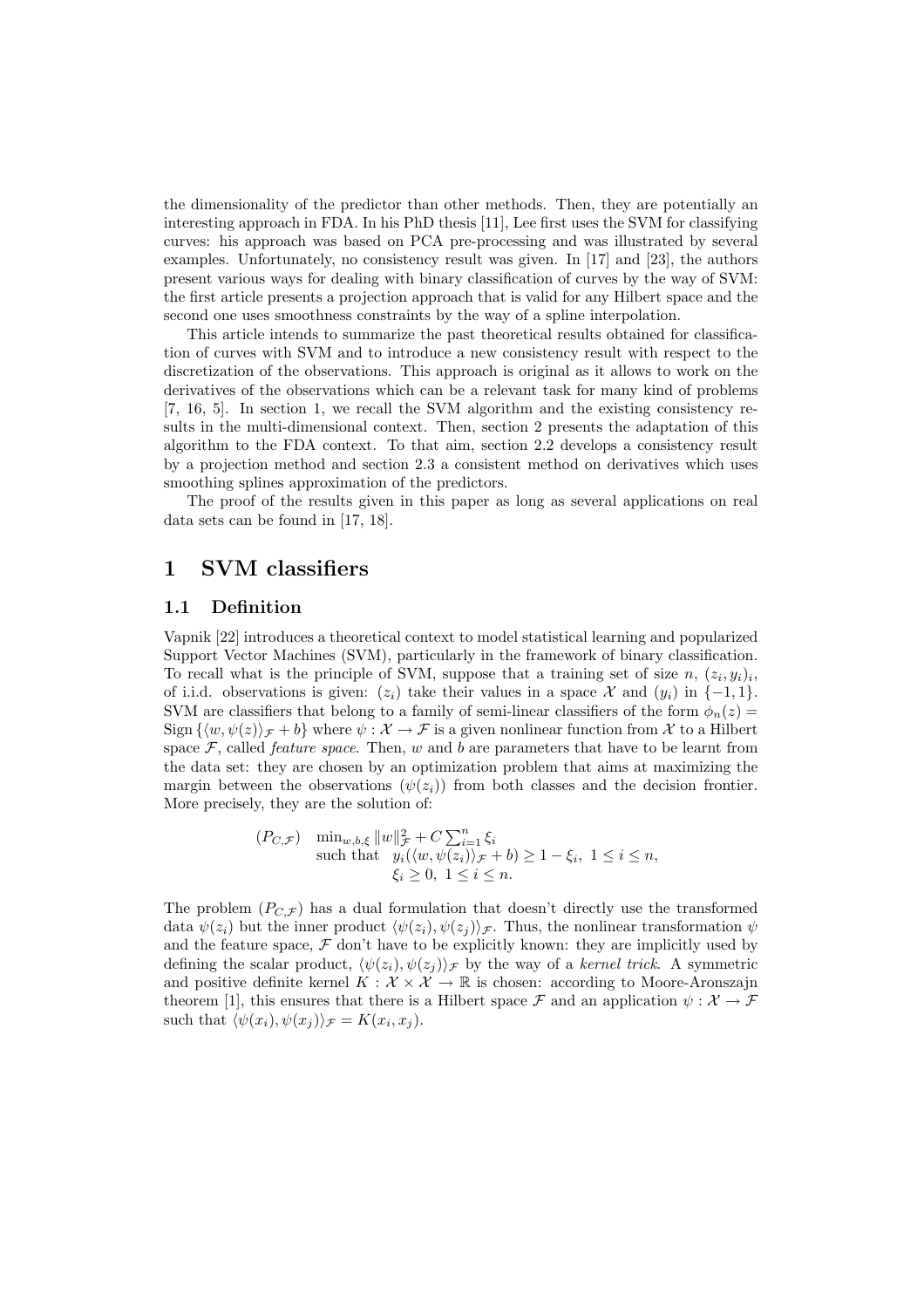### 1.2 Universal consistency of SVM

SVM are known to have good generalization properties when  $\mathcal X$  is a finite dimensional space. More precisely, [19, 20] show that d-dimensional SVM are universally consistent, under some hypothesis i.e., that  $\lim_{n\to+\infty} L\phi_n = L^*$  where  $L\phi_n$  is the probability of misclassification of the classifier  $\phi_n$ ,  $L\phi_n = \mathbb{P}(\phi_n(Z) \neq Y)$ , and  $L^*$  is the *Bayes error*, the optimal misclassification rate for the random pair  $(Z, Y)$  having same distribution as  $(z_i, y_i), L^* = \inf_{\phi: \mathcal{X} \to \{-1,1\}} \mathbb{P}(\phi(Z) \neq Y).$ 

This result is obtained with particular kernels: if X is a compact subset of  $\mathbb{R}^d$ , the kernel K used has to be *universal* i.e., the set  $\{z \in \mathcal{X} \to \langle w, \psi(z) \rangle_F, w \in \mathcal{F}\}\)$  has to be dense in the set of continuous functions on X. Secondly, for  $\epsilon > 0$ ,  $\mathcal{N}(\epsilon, K)$  is the *covering number* of the space  $\mathcal F$  i.e., the minimum number of balls of radius  $\epsilon$  that are needed to cover *F*; consistency of SVM also requires that  $\mathcal{N}(\epsilon, K) = \mathcal{O}(\epsilon^{-\nu_d})$  for a  $\nu_d > 0$ . Among others, Gaussian kernels,  $K^d_\gamma(u, v) = exp(-\gamma ||u - v||^2_\mathcal{X})$ , satisfy both assumptions with  $\nu_d = 1/d$  (see [20]) but this can't be extended to the case where X has infinite dimension both because the covering number assumption is not fullfilled for usual kernels (as Gaussian kernel) and because assuming that the variable takes its values in a compact set is too much restrictive in infinite dimensional spaces.

In the following,  $K^d_\gamma \in (Acv)$  will denote any kernel on  $\mathbb{R}^d$  that satisfy these two conditions and that possibly can depend on a parameter  $\gamma$ . Moreover, if the calculation of  $K^d_\gamma(u,v)$  is only based on the inner product of u and v in  $\mathbb{R}^d$ , such a kernel can be generalized into  $K^{\infty}_{\gamma}$  which is a kernel on  $L^2$  that has the same form as  $K^d_{\gamma}$  except that the  $\mathbb{R}^d$ -inner product is replaced by the  $L^2$ -inner product.

## 2 Using SVM to classify functional data

As was explained above, the consistency result obtained for d-dimensional SVM can't be applied directly to the infinite dimensional case. Moreover, in FDA, the observations are not direct realizations of a random pair having a functional predictor: if  $(X, Y)$  is a random couple taking its values in  $L^2 \times \{-1,1\}$ , then i.i.d. realizations of  $(X, Y)$ ,  $(x_i, y_i)$ , are not directly observed as  $(x_i)$  are only known through a discretization,  $\mathbf{x}_i = (x_i(t))_{t \in \tau}$ where  $\tau$  is a finite subset of [0, 1].

### 2.1 Kernels for functional data

To obtain consistency result for functional SVM, a pre-processing is required that takes into account the functional nature of X. Depending on the problem, two kinds of preprocessing are investigated in this paper:

• A *projection approach* (developed in [17]) where the pre-processing step is  $P : x \in$  $\mathcal{H} \to \sum_{j=1}^d \langle x, e_j \rangle_{\mathcal{H}} e_j$  where  $(e_j)_{j\geq 1}$  is a Hilbert basis of any Hilbert space,  $\mathcal{H}$ which is the space where X is taking its values (e.g., a Fourier basis if  $\mathcal{H} = L^2$ , as stated above). In this approach,  $\mathcal{P}(X)$  is a random variable taking its values in a d-dimensional space; then, as it is usual in FDA, a d-dimensional SVM can be computed on the d coordinates of the projection.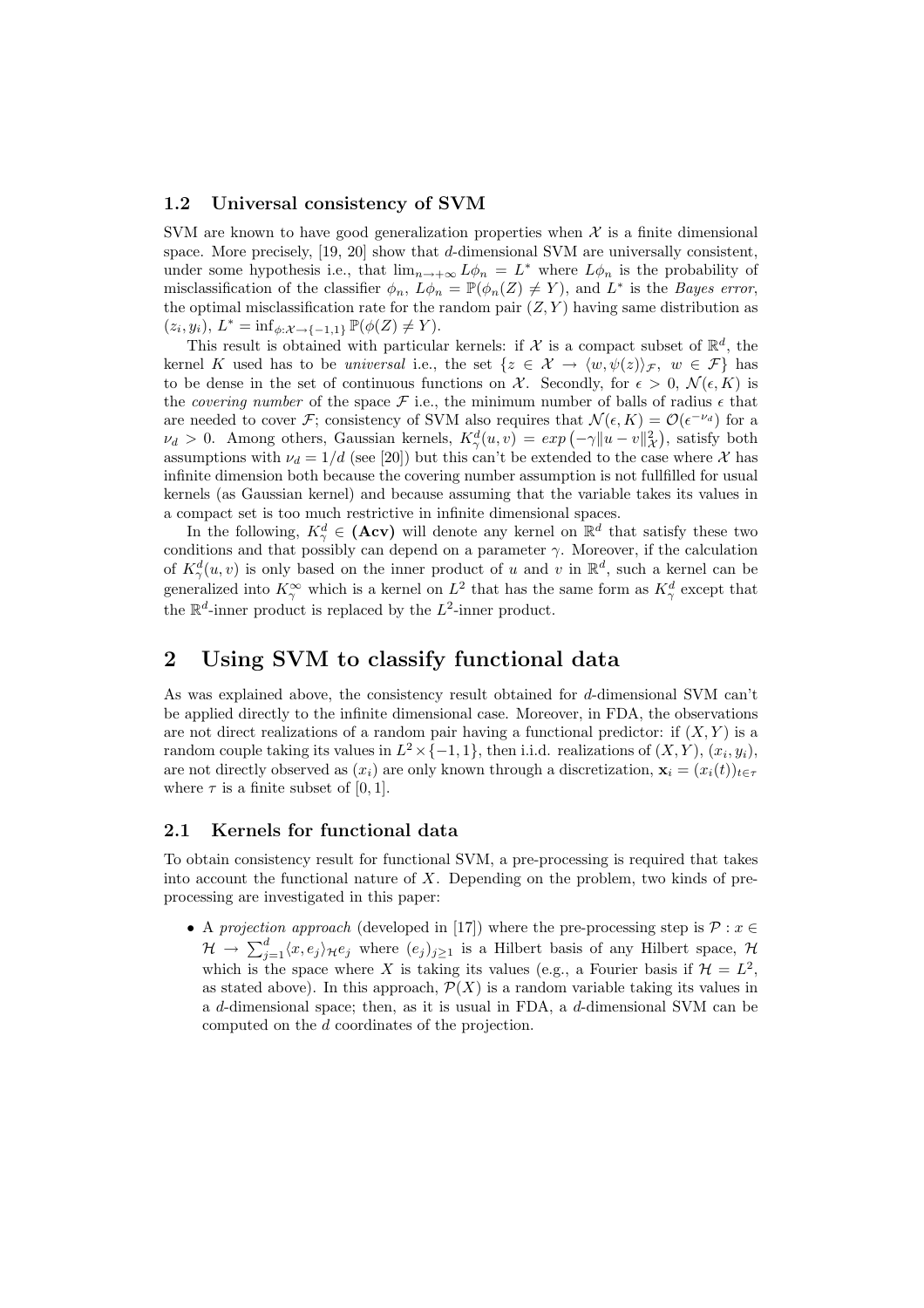• A *differential approach* where a prior assumption on X is used: X is supposed to be "smooth" and, more formally, it is supposed to belong to the Sobolev space  $\mathcal{H}^m = \{x \in L^2([0,1]) : D^m x \text{ exists (in a weak sense) and } D^m x \in L^2 \}.$  This Sobolev space is a Hilbert space with respect to the inner product  $\langle u,v\rangle_{\mathcal{H}^m} =$  $\int_0^1 u^{(m)}(t)v^{(m)}(t)dt + \sum_{j=1}^m B^j u^{j}v$  where  $(B^j)$  denotes m boundary conditions that defines an infinite dimensional subspace of  $\mathcal{H}^m$ ,  $\mathcal{H}_1^m$ , such that  $\mathcal{H}^m = \mathcal{H}_0^m \oplus \mathcal{H}_1^m$ with  $\mathcal{H}_0^m = \text{Ker}D^m$  (see [10]). Thus, in this approach, the pre-processing consists in using the derivatives of the original function:  $\mathcal{P}^s(X) = (D^m X, (B^j X)_j)$ .

The following sections are dedicated to the presentation of consistency results associated to these two approaches and to the description of their advantages and weaknesses.

### 2.2 Projection approach

The consistency of the projection approach depends on a validation procedure that aims at choosing optimal parameters of the model. Indeed, three parameters have to be chosen for using the SVM on the pre-processed data  $(\mathcal{P}x_i)_i$ : the best dimension of projection, d, the best regularization parameter, C, in  $(P_{C,\mathcal{F}})$  and the best kernel among a finite set of kernels,  $\mathcal{K}_d$ . If A denotes a set of lists of parameters to explore, the choice of the optimal parameters,  $a^*$  in  $A$  has to be done by the validation procedure described in Algorithm 1.

Algorithm 1 Functional SVM by projection: a validation approach

- 1: for all  $a \equiv d \in \mathbb{N}^*, K_\gamma^d \in \mathcal{K}_d, C \in [0; C_d]$  in A do
- 2: Split the data set into  $\mathcal{B}_1 = (x_i, y_i)_{i=1,\ldots,l}$  and  $\mathcal{B}_2 = (x_i, y_i)_{i=l,\ldots,n}$ .
- 3: Solve  $(P_{C,\mathcal{F}})$  with  $z_i = \mathcal{P}x_i$  for the chosen parameters a; the corresponding classifier will be denoted by  $\phi_l^a$ .
- 4: end for
- 5: Choose  $a^* = \arg \min_{a \in \mathcal{A}} \hat{L}_{n-l} \phi_l^a + \frac{\lambda_d}{\sqrt{n-l}}$  with  $L_{n-l} = \frac{1}{n-l} \sum_{i=l+1}^n \mathbb{I}_{\{\phi_l^a(x_i) \neq y_i\}}$  and  $\lambda_d \in \mathbb{R}$ .
- 6: Finally, keep the classifier  $\phi_n = \phi_l^{a^*}$  $\begin{smallmatrix} a \ l \end{smallmatrix}$  .

A consistency result can be deduced from this procedure:

Theorem 1. *[17] Suppose that:*

Assumption on  $X: X$  *takes its value in a bounded subset of*  $X$ *;* 

**Assumptions on A:** *for all*  $d \geq 1$ ,  $\mathcal{K}_d$  *is a finite set that contains a kernel*  $K^d_\gamma \in ($ **Acv** $)$ *at least,*  $C_d > 1$  *and*  $\sum_{d \geq 1} |\mathcal{K}_d| e^{-2\lambda_d^2} < +\infty$ ;

Assumptions on the training and the validation sets:  $\lim_{n\to+\infty} l = +\infty$ ,  $\lim_{n \to +\infty} n - l = +\infty$  and  $\lim_{n \to +\infty} \frac{l \log(n-l)}{n-l} = +\infty$ .

*Then,*  $\phi_n$  *is universally consistent:*  $\lim_{n\to+\infty} L\phi_n = L^*$  *where*  $L\phi_n = \mathbb{P}(\phi_n(X) \neq Y)$ *and*  $L^* = \inf_{\phi: \mathcal{H} \to \{-1,1\}} \mathbb{P}(\phi(X) \neq Y)$ *.* 

Two applications of this approach in the context of voice recognition are given in [17]. Moreover, [12] also uses this approach to classify gene expression data into functional groups but with a linear kernel.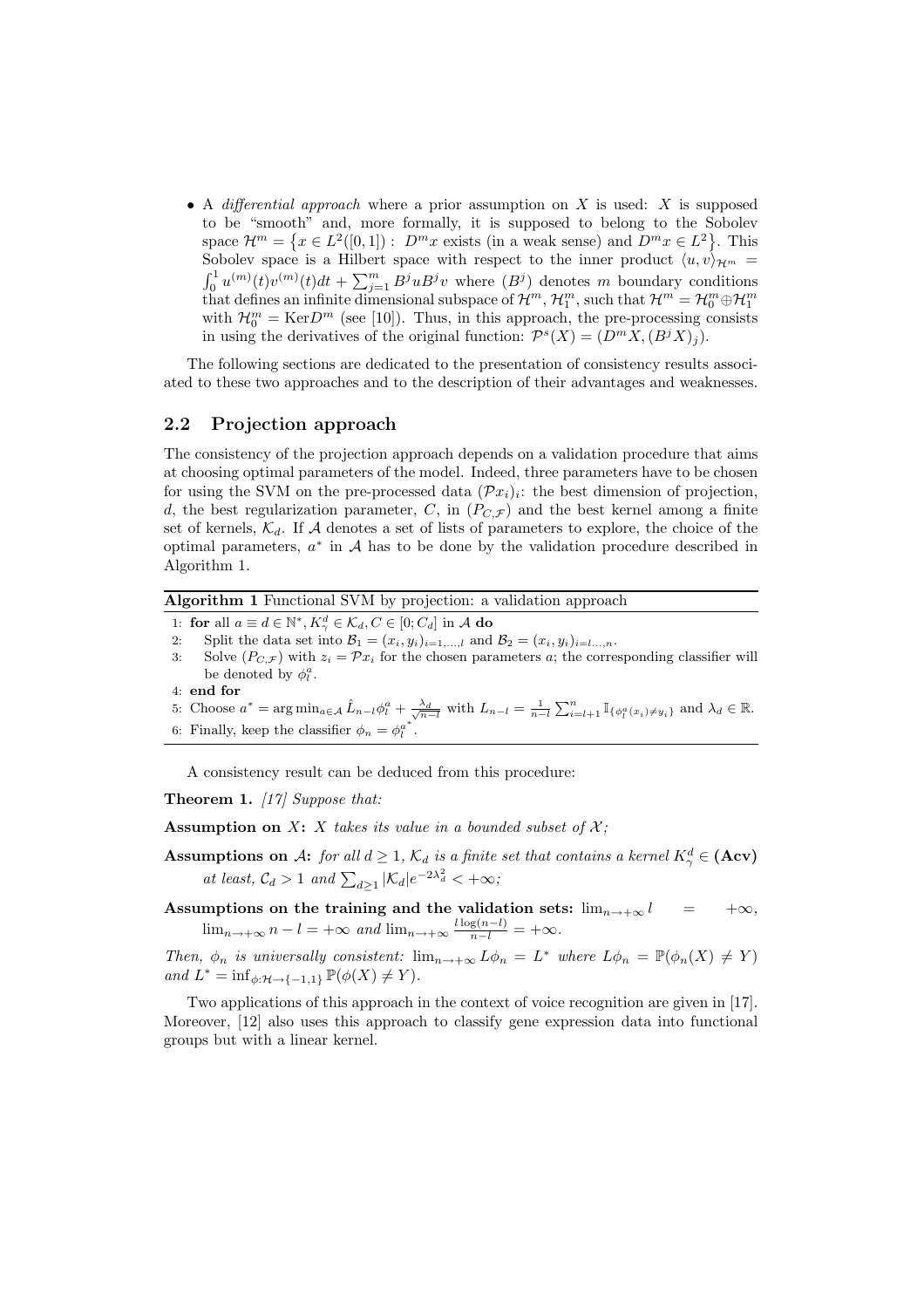### 2.3 Differentiation approach

The projection pre-processing shows interesting results on real data but is somehow restrictive: the form of the representation of X is constrained by an Hilbert basis and the derivatives of  $X$ , that are known to be relevant in some practical applications (such as spectrometric data), don't lead to a consistent result with this approach. Moreover, the problem of using a discretization of the observations isn't addressed.

### 1 Representing  $X$

In the differential approach,  $x_i$  is expressed directly in function of its discretization: that allows to obtain its derivatives directly from  $x_i$ . In [23], we investigated a method that is close to this one by relying on interpolating splines. But, as the observations of  $X$  can be noisy, smoothing splines can be usefull to provide more relevant representations of  $x_i$ .

Suppose that  $(\tau_d)_d$  is a series of distinct discretization points such that  $\tau_d \subset \tau_{d+1}$ , then representing  $x_i$  by a smoothing spline, from its discretization  $\mathbf{x}_i^d = (x_i(t))_{t \in \tau_d}$ , consists in solving the optimization problem  $x_i^{\lambda,d} = \arg \min_{h \in \mathcal{H}^m} \frac{1}{d} \sum_{t \in \tau_d} (x_i(t) - h(t)) +$  $\lambda \int_0^1 (h^{(m)}(t))^2 dt$  (see [10, 4, 13, 21] for several consistency results of this approximation to the real  $x_i$ ). The most interesting point of this approach is that it links the derivatives of the smoothing spline estimate with the discretization of the observation: it exists a matrix  $\mathbf{M}_d$ , symmetric and positive definite, such that

$$
\langle \hat{x}_i^{\lambda,d}, \hat{x}_j^{\lambda,d} \rangle_{\mathcal{H}^m} = \mathbf{x}_i^T \mathbf{M}_d \mathbf{x}_j.
$$
 (1)

#### 2 Differentiation kernel for consistent functional SVM

Therefore, using equation (1), a kernel on the derivatives of  $(x_i)$  can be defined that is directly computed from the discretizations  $x_i^d$ . The following theorem links SVM computed on the derivatives of  $(x_i)$  with a more usual kernel affected by the matrix  $\mathbf{M}_d$ :

**Theorem 2** (Consistency of differentiation SVM). The SVM classifier on  $(z_i)_i$  =  $(D^m x_i^{\lambda,d}, (B^j x_i^{\lambda,d})_j)_i$  *obtained with kernel*  $K_\gamma^\infty \otimes K_\gamma^m$  *is equivalent to the SVM classi-* $\textit{fier on } (\mathbf{x}_i)_i \textit{ obtained with kernel } K^d_{\gamma} \circ \mathbf{M}_d^{-1/2}.$ 

*If this classifier is denoted by*  $\phi_{n,d}$ *, and if* 

Assumptions on the discretization points: for all  $d$ ,  $(B<sup>j</sup>)<sub>j</sub>$  are linearly independant  $from\{h \to h(t)\}_{t\in\tau_d}$  and, if F is the limit of  $F_d(\zeta) = \frac{1}{|\tau_d|} \sum_{t\in\tau_d} \mathbb{I}_{\{\zeta=t\}}$  for the norm  $||u - v||_{\infty} = \sum_{t \in [0,1]} |u(t) - v(t)|$ , then *F* is  $\mathcal{C}^{\infty}$ ,

Assumption on  $X: X[0,1]$  *is a bounded subset of*  $\mathbb{R}$ *,* 

Assumptions on the kernel:  $K^d_\gamma \in (\mathbf{Acv})$ ,

Assumptions on the parameters: *if*  $S_d = ||F_d - F||_{\infty}$  *then*  $\lim_{d\to+\infty} \lambda_d = 0$  *and*  $\lim_{d\to+\infty} S_d\lambda_d^{-5/(4m)} = 0$  and the regularization parameter C of the optimization *problem*  $(P_{C,X})$  *is such that*  $C_{n,d} = \mathcal{O}(n^{1-\beta_d})$  where  $0 < \beta_d < \nu_d$ ,

*then,*  $\lim_{d \to +\infty} \lim_{n \to +\infty} L\phi_{n,d} = L^*$  *for*  $L\phi_{n,d}$  *and*  $L^*$  *defined as in theorem 1.* 

*Remark.* Assumptions on  $(\tau_d)$  are fullfilled by  $\tau_d = \{\frac{j}{2^d}\}_{j=0,\ldots,2^d}$ , for example (see [13]).